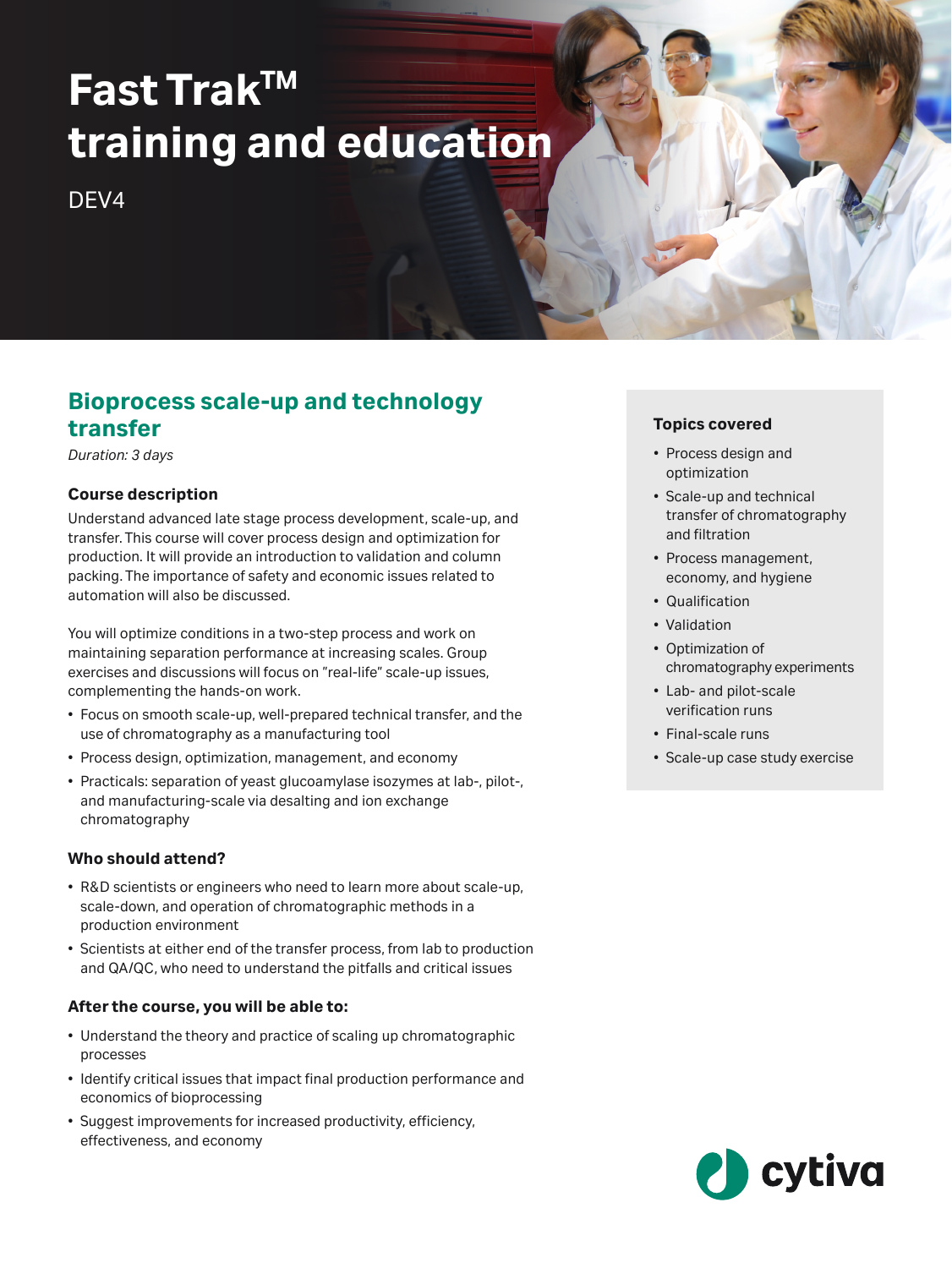#### **2022 pricing**

| Fast Trak™ Center | <b>List Price</b> | <b>Product Code</b> |
|-------------------|-------------------|---------------------|
| USA, Marlborough  | 3888 USD          | 29031039            |
| Sweden, Uppsala   | 3240 EUR          | 29030947            |
| India, Bangalore  | Contact us        | 29099331            |
| Korea, Songdo     | 2 500 000 KRW     | 29244579            |
| China, Shanghai   | 17 747 CNY        | 29012011            |

# **General course information**

Fast Trak™ Education is one means by which Cytiva provides application training in the various aspects of bioprocessing. The courses are designed to provide a learning experience for process development and manufacturing staff.

Fast Trak™ offers training courses on column packing, basic chromatography, optimization and scale-up for both pilot and production scales. We also offer courses on validation issues and chromatography theory. The courses are offered in a variety of formats to meet your unique learning needs, including lab-based courses, live virtual classes, self-paced e-learning courses, and custom courses that can be delivered at your premises.

#### **Cancellation policy**

In case you need to cancel your registration, the following charges will apply:

- 30 to 21 days prior to course: 50% of course fee
- 20 to 8 days prior to course: 80% of course fee
- 7 days or less prior to course: 100% of course fee

If you are unable to attend after registered, you may send a colleague in your place or attend another course.

Cytiva reserves the right to modify course location, course material, substitute speakers, or to cancel the course. If the course is cancelled, registrants will be notified as soon as possible and will receive a full refund of paid fees. Cytiva will not be responsible for airfare penalties or other costs incurred due to a course cancellation.

#### **Course certificate**

Upon completion of the course, each participant receives a course certificate in which course name and course date is stated.

# **Course evaluation**

At the end of each course, you will be asked to fill in a course evaluation form. We value your opinion ofthe course, the speakers, the material, and presentations and use this feedback to continuously improve the courses and their contents.